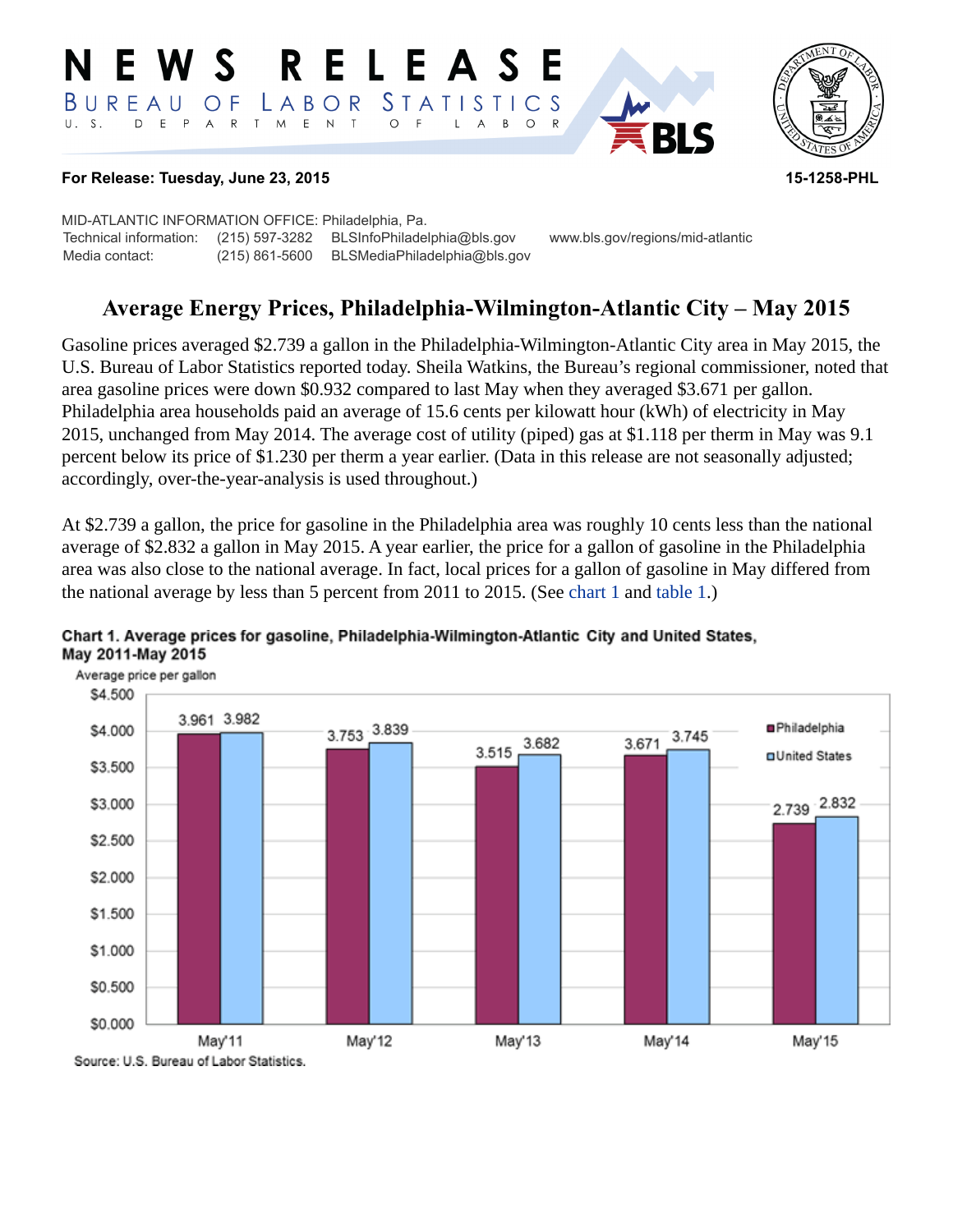The 15.6 cents per kWh that Philadelphia households paid for electricity in May 2015 was 13.9 percent higher than the nationwide average cost of 13.7 cents per kWh. Last May, electricity prices in Philadelphia were 14.7 percent higher than the nation. From 2011 to 2013, prices paid by Philadelphia area consumers for electricity in May exceeded the U.S. average by more than 20 percent. (See [chart 2.](#page-1-0))

<span id="page-1-0"></span>



The price paid by Philadelphia area consumers for utility (piped) gas, commonly referred to as natural gas, was \$1.118 per therm in May 2015, 20.2 percent above the national average of \$0.930 per therm. Utility (piped) gas prices in the Philadelphia area were also above the national average in May for the previous four years, ranging from 10.7 percent to 31.6 percent higher. (See [chart 3](#page-1-1).)

<span id="page-1-1"></span>

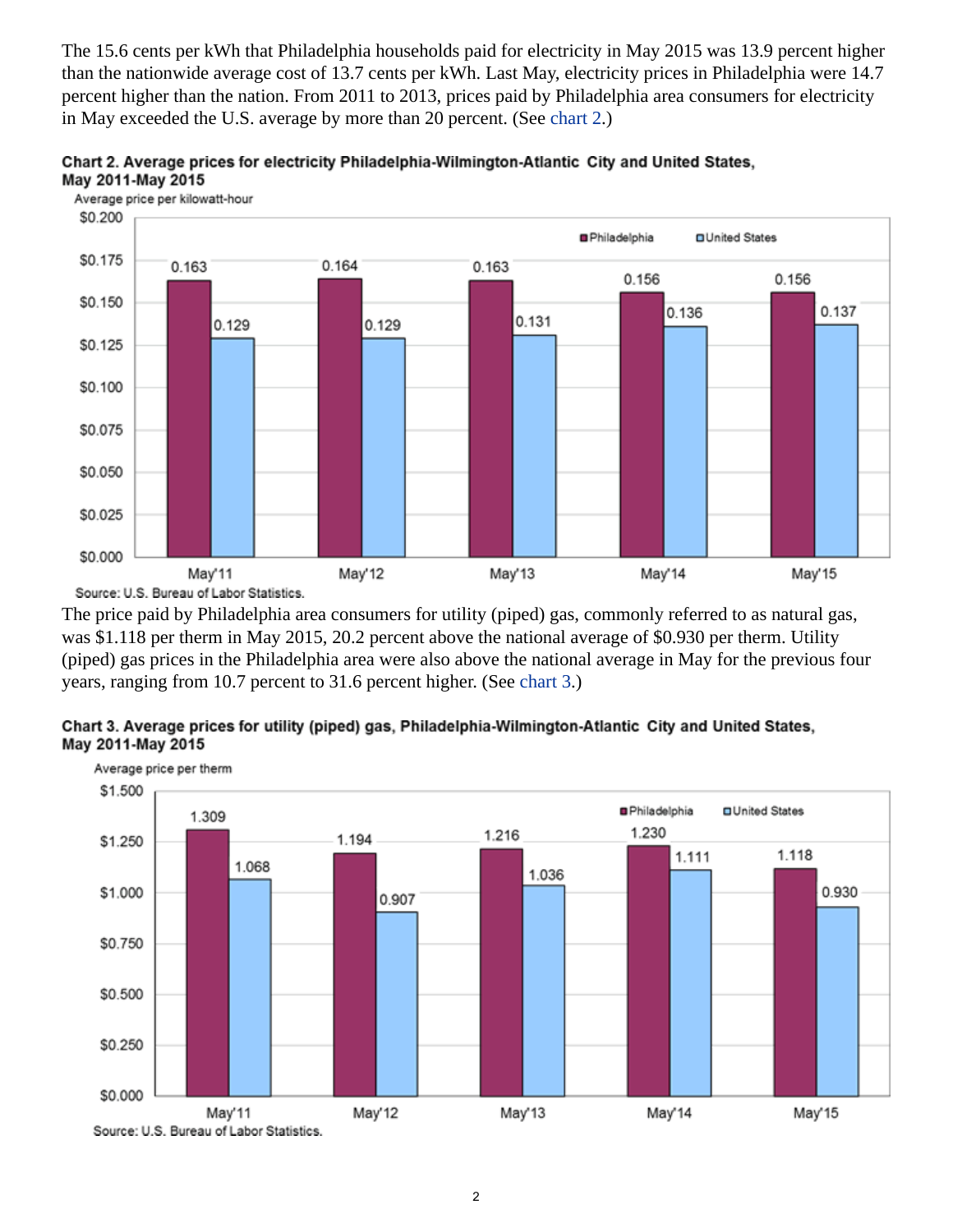The **Philadelphia-Wilmington-Atlantic City, Pa.-N.J.-Del.-Md. Consolidated Metropolitan Statistical Area** includes Bucks, Chester, Delaware, Montgomery, and Philadelphia Counties in Pennsylvania; Atlantic, Burlington, Camden, Cape May, Cumberland, Gloucester, and Salem Counties in New Jersey; New Castle County in Delaware; and Cecil County in Maryland.

## **The Consumer Price Index for June 2015 is scheduled to be released on Friday, July 17, 2015, at 8:30 a.m. (ET).**

# **Technical Note**

Average prices are estimated from Consumer Price Index (CPI) data for selected commodity series to support the research and analytic needs of CPI data users. Average prices for electricity, utility (piped) gas, and gasoline are published monthly for the U.S. city average, the 4 regions, the 3 population size classes, 10 region/size-class cross-classifications, and the 14 largest local index areas. For electricity, average prices per kilowatt-hour (kWh) are published. For utility (piped) gas, average prices per therm are published. For gasoline, the average price per gallon is published. Average prices for commonly available grades of gasoline are published as well as the average price across all grades.

All eligible prices are converted to a price per normalized quantity. These prices are then used to estimate a price for a defined fixed quantity. The average price per kilowatt-hour represents the total bill divided by the kilowatt-hour usage. The total bill is the sum of all items applicable to all consumers appearing on an electricity bill including, but not limited to, variable rates per kWh, fixed costs, taxes, surcharges, and credits. This calculation also applies to the average price per therm for utility (piped) gas.

Information in this release will be made available to sensory impaired individuals upon request. Voice phone: 202-691-5200; Federal Relay Service: 1-800-877-8339.